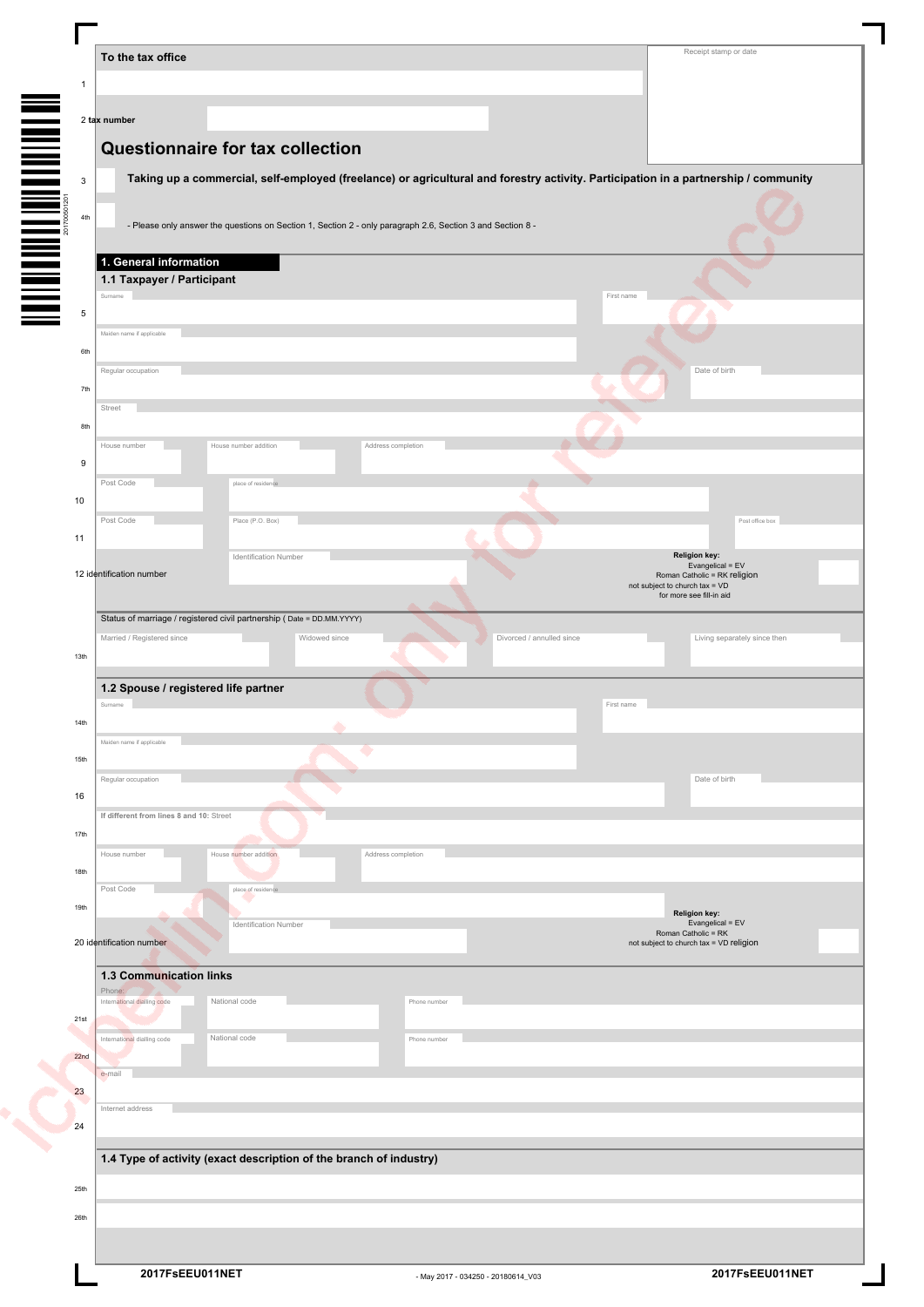|                                          | 1.5 Bank account (s) for tax refunds / SEPA direct debit All tax refunds should be sent to the following bank<br>account:                                                                              |  |
|------------------------------------------|--------------------------------------------------------------------------------------------------------------------------------------------------------------------------------------------------------|--|
|                                          | IBAN (domestic bank)                                                                                                                                                                                   |  |
| $27$ DE                                  |                                                                                                                                                                                                        |  |
|                                          | IBAN (foreign financial institution)                                                                                                                                                                   |  |
| 28                                       | BIC for line 28                                                                                                                                                                                        |  |
| 29                                       |                                                                                                                                                                                                        |  |
|                                          | possibly different account holder (s)<br><b>Account holder</b>                                                                                                                                         |  |
| 30th                                     | according to line 5<br>according to line 14 or:                                                                                                                                                        |  |
|                                          | Personal tax refunds                                                                                                                                                                                   |  |
|                                          | (e.g. income tax) should be sent to the following bank account:                                                                                                                                        |  |
| $31$ DE                                  | IBAN (domestic bank)                                                                                                                                                                                   |  |
|                                          | IBAN (foreign financial institution)                                                                                                                                                                   |  |
| 32                                       |                                                                                                                                                                                                        |  |
|                                          | BIC for line 32                                                                                                                                                                                        |  |
| 33                                       |                                                                                                                                                                                                        |  |
|                                          | possibly different account holder (s)<br><b>Account holder</b>                                                                                                                                         |  |
| 34                                       | according to line 5<br>according to line 14 or:                                                                                                                                                        |  |
|                                          | <b>Business tax refunds</b><br>(e.g. sales tax, wage tax) should be sent to the following bank account:                                                                                                |  |
|                                          | IBAN (domestic bank)                                                                                                                                                                                   |  |
| 35 DE                                    |                                                                                                                                                                                                        |  |
|                                          | IBAN (foreign financial institution)                                                                                                                                                                   |  |
| 36                                       |                                                                                                                                                                                                        |  |
|                                          | BIC for line 26                                                                                                                                                                                        |  |
|                                          |                                                                                                                                                                                                        |  |
| 37                                       |                                                                                                                                                                                                        |  |
|                                          | possibly different account holder (s)<br><b>Account holder</b><br>according to line 5<br>according to line 14 or:<br>Would you like to SEPA direct debit, the easiest payment method for both parties? |  |
|                                          | Yes. The completed SEPA direct debit mandate is attached.                                                                                                                                              |  |
|                                          | 40 1.6 Tax advice<br>No<br>$\operatorname{\mathsf{Yes}}$                                                                                                                                               |  |
|                                          | company                                                                                                                                                                                                |  |
|                                          |                                                                                                                                                                                                        |  |
| 38<br>39<br>41<br>$\mathop{\mathsf{or}}$ | Surname<br>First name                                                                                                                                                                                  |  |
| 42                                       |                                                                                                                                                                                                        |  |
| Street                                   |                                                                                                                                                                                                        |  |
|                                          |                                                                                                                                                                                                        |  |
|                                          | House number<br>House number addition<br>Address completion                                                                                                                                            |  |
|                                          | Post Code<br>place                                                                                                                                                                                     |  |
| 43<br>44<br>45                           | ۰                                                                                                                                                                                                      |  |
|                                          | Post Code<br>Place (P.O. Box)<br>Post office box                                                                                                                                                       |  |
| 46                                       |                                                                                                                                                                                                        |  |
|                                          | <b>Communication links</b><br>Phone:                                                                                                                                                                   |  |
|                                          | National code<br>International dialling code<br>Phone number                                                                                                                                           |  |
| 47                                       | e-mail                                                                                                                                                                                                 |  |
| 48                                       |                                                                                                                                                                                                        |  |
|                                          |                                                                                                                                                                                                        |  |
|                                          |                                                                                                                                                                                                        |  |
|                                          |                                                                                                                                                                                                        |  |
|                                          |                                                                                                                                                                                                        |  |
|                                          |                                                                                                                                                                                                        |  |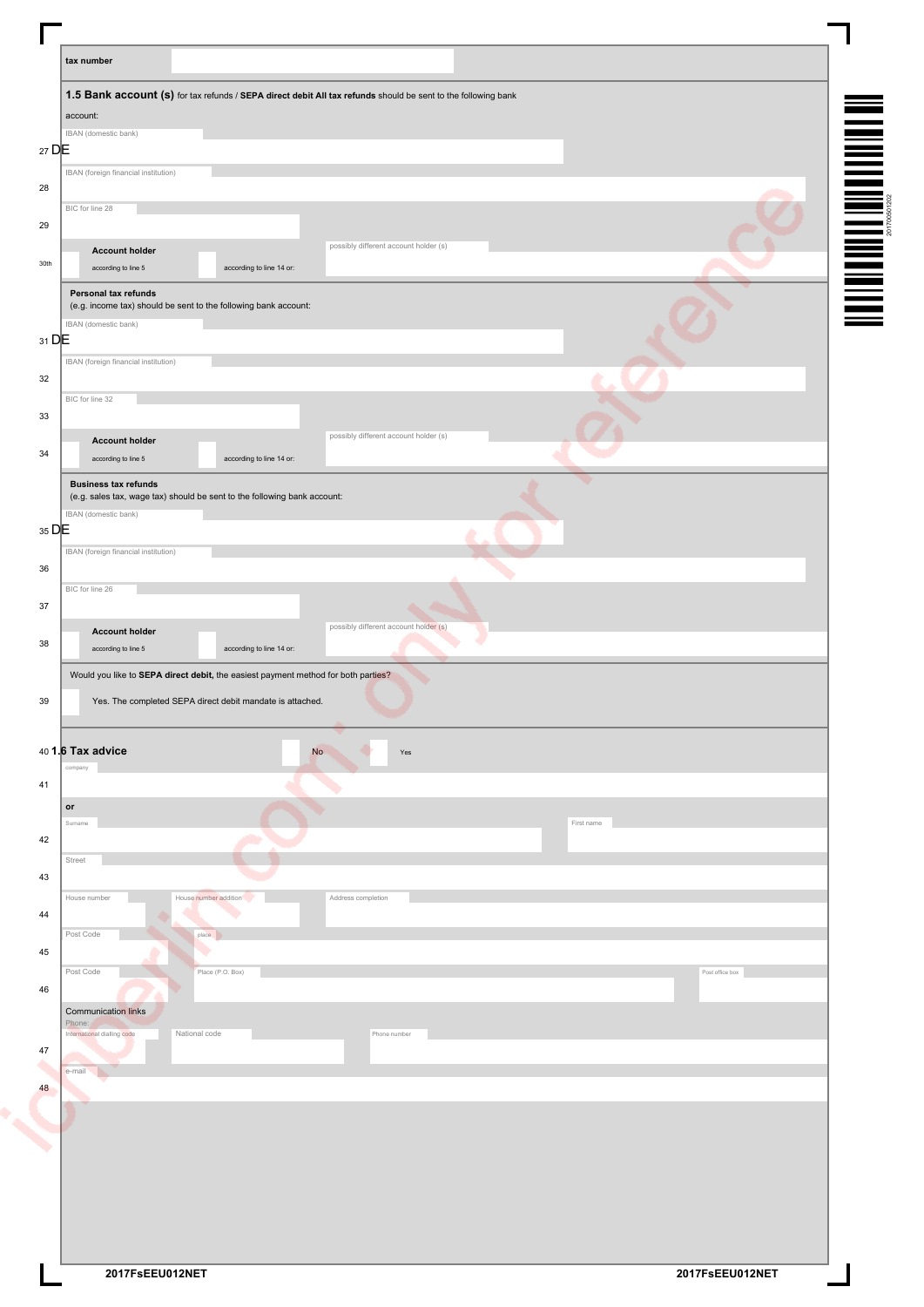| tax number                            |                                                                                                           |                    |                                                                                                                               |            |                 |
|---------------------------------------|-----------------------------------------------------------------------------------------------------------|--------------------|-------------------------------------------------------------------------------------------------------------------------------|------------|-----------------|
|                                       | 1.7 Authorized recipient for all types of taxes                                                           |                    |                                                                                                                               |            |                 |
|                                       | The tax advice given under point 1.6 is authorized to receive the goods.                                  |                    |                                                                                                                               |            |                 |
| or                                    |                                                                                                           |                    |                                                                                                                               |            |                 |
| compan                                |                                                                                                           |                    |                                                                                                                               |            |                 |
|                                       |                                                                                                           |                    |                                                                                                                               |            |                 |
| $\mathop{\mathsf{or}}$<br>Surname     |                                                                                                           |                    |                                                                                                                               | First name |                 |
|                                       |                                                                                                           |                    |                                                                                                                               |            |                 |
| Street                                |                                                                                                           |                    |                                                                                                                               |            |                 |
|                                       |                                                                                                           |                    |                                                                                                                               |            |                 |
| House number                          | House number addition                                                                                     | Address completion |                                                                                                                               |            |                 |
|                                       |                                                                                                           |                    |                                                                                                                               |            |                 |
| Post Code                             | place                                                                                                     |                    |                                                                                                                               |            |                 |
| Post Code                             | Place (P.O. Box)                                                                                          |                    |                                                                                                                               |            | Post office box |
| 55                                    |                                                                                                           |                    |                                                                                                                               |            |                 |
| Communication links                   |                                                                                                           |                    |                                                                                                                               |            |                 |
| Phone:<br>International dialling code | National code                                                                                             |                    | Phone numbe                                                                                                                   |            |                 |
| 56                                    |                                                                                                           |                    |                                                                                                                               |            |                 |
| e-mail                                |                                                                                                           |                    |                                                                                                                               |            |                 |
| 57                                    |                                                                                                           |                    |                                                                                                                               |            |                 |
| 58                                    | The separate Power of attorney is attached. The display of the Power of attorney follows via the power of |                    |                                                                                                                               |            |                 |
|                                       |                                                                                                           |                    |                                                                                                                               |            |                 |
| 59                                    | attorney database (K-VDB).                                                                                |                    |                                                                                                                               |            |                 |
|                                       | 1.8 Previous personal circumstances                                                                       |                    | Moved in on (DD.MM.                                                                                                           |            |                 |
| 60<br>Street                          | If you moved in within the last 12 months:                                                                |                    | YYYY)                                                                                                                         |            |                 |
| 61                                    |                                                                                                           |                    |                                                                                                                               |            |                 |
| House number                          | House number addition                                                                                     | Address completion |                                                                                                                               |            |                 |
| 62                                    |                                                                                                           |                    |                                                                                                                               |            |                 |
| Post Code                             | place of residence                                                                                        |                    |                                                                                                                               |            |                 |
| 63                                    |                                                                                                           |                    |                                                                                                                               |            |                 |
| Post Code                             | Place (P.O. Box)                                                                                          |                    |                                                                                                                               |            | Post office box |
| 64                                    |                                                                                                           |                    |                                                                                                                               |            |                 |
|                                       |                                                                                                           |                    | Have you (or, if applicable, your spouse / registered partner) been recorded for income tax purposes in the past three years? |            |                 |
| 65<br>No                              | Tax office<br>Yes                                                                                         |                    |                                                                                                                               |            |                 |
|                                       | tax number                                                                                                |                    |                                                                                                                               |            |                 |
| 66                                    |                                                                                                           |                    |                                                                                                                               |            |                 |
|                                       |                                                                                                           |                    | 2. Information on commercial, self-employed (freelance) or agricultural and forestry activity                                 |            |                 |
|                                       | 2.1 Company address                                                                                       |                    |                                                                                                                               |            |                 |
| designation                           |                                                                                                           |                    |                                                                                                                               |            |                 |
| 67                                    |                                                                                                           |                    |                                                                                                                               |            |                 |
| Street                                |                                                                                                           |                    |                                                                                                                               |            |                 |
| 68                                    | ▵                                                                                                         |                    |                                                                                                                               |            |                 |
| House number<br>69                    | House number addition                                                                                     | Address completion |                                                                                                                               |            |                 |
| Post Code                             |                                                                                                           |                    |                                                                                                                               |            |                 |
| 70                                    | place                                                                                                     |                    |                                                                                                                               |            |                 |
| Post Code                             | Place (P.O. Box)                                                                                          |                    |                                                                                                                               |            | Post office box |
| 71                                    |                                                                                                           |                    |                                                                                                                               |            |                 |
|                                       | possibly different place of management                                                                    |                    |                                                                                                                               |            |                 |
| Street<br>۰<br>72                     |                                                                                                           |                    |                                                                                                                               |            |                 |
| House number                          | House number addition                                                                                     | Address completion |                                                                                                                               |            |                 |
| 73<br>۰                               |                                                                                                           |                    |                                                                                                                               |            |                 |
| Post Code                             | place                                                                                                     |                    |                                                                                                                               |            |                 |
| 74                                    |                                                                                                           |                    |                                                                                                                               |            |                 |
| Communication links                   |                                                                                                           |                    |                                                                                                                               |            |                 |
| Phone:<br>International dialling code | National code                                                                                             |                    | Phone number                                                                                                                  |            |                 |
| 75                                    |                                                                                                           |                    |                                                                                                                               |            |                 |
| e-mail                                |                                                                                                           |                    |                                                                                                                               |            |                 |
|                                       |                                                                                                           |                    |                                                                                                                               |            |                 |
| 76                                    |                                                                                                           |                    |                                                                                                                               |            |                 |
| Internet address<br>77                |                                                                                                           |                    |                                                                                                                               |            |                 |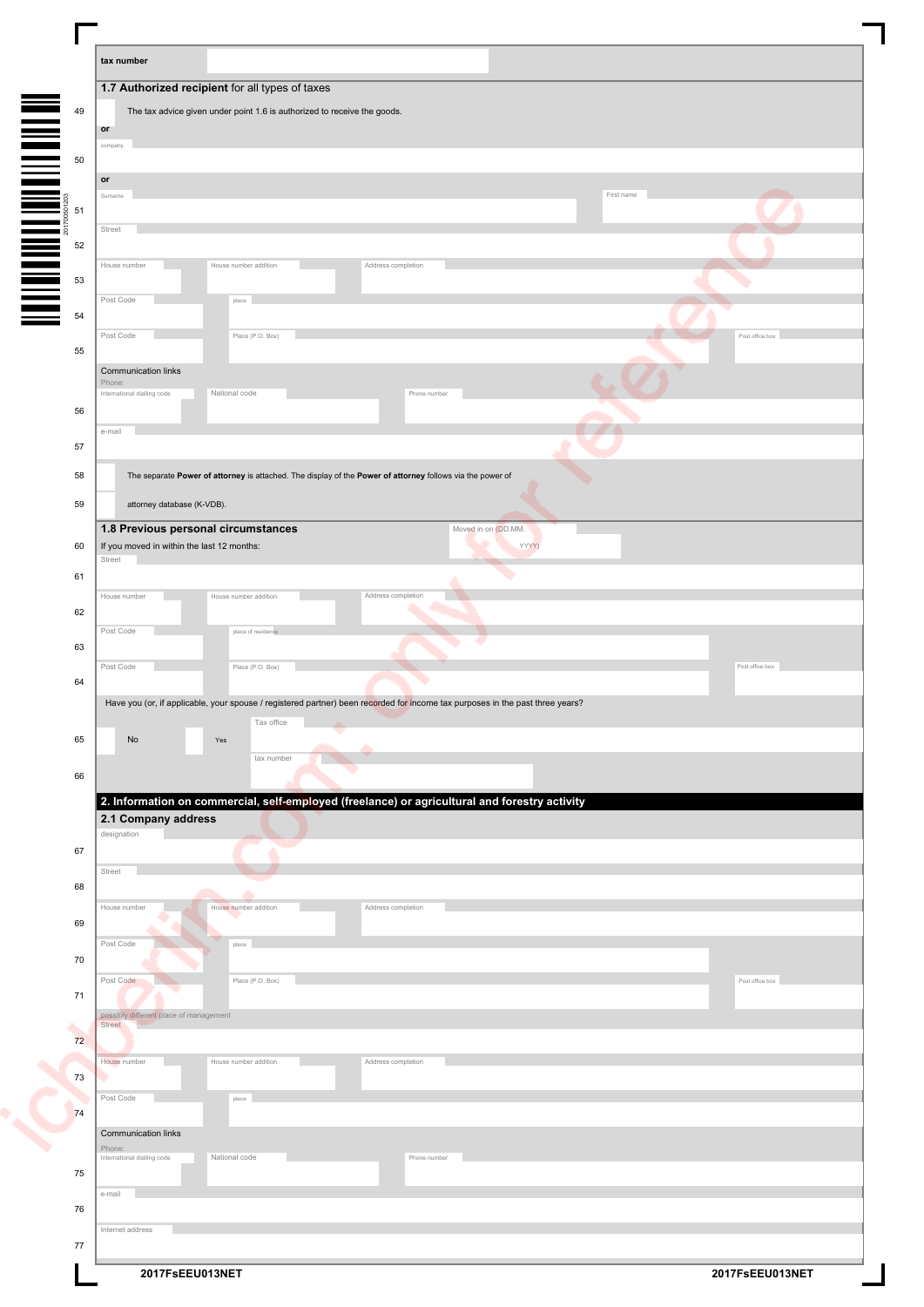| tax number                                                   |                                                                                   |                                                                                                                                            |
|--------------------------------------------------------------|-----------------------------------------------------------------------------------|--------------------------------------------------------------------------------------------------------------------------------------------|
| 78 2.2 Start of activity (including preparatory activities)  |                                                                                   | (DD.MM.YYYY)                                                                                                                               |
| 2.3 Business premises                                        |                                                                                   |                                                                                                                                            |
| 79 Are there operating facilities in several municipalities? |                                                                                   | $\mathsf{No}$                                                                                                                              |
| serial no.                                                   | designation                                                                       |                                                                                                                                            |
| 001<br>$\operatorname{\mathsf{Yes}}$                         | Address, street                                                                   |                                                                                                                                            |
|                                                              |                                                                                   |                                                                                                                                            |
|                                                              | House number<br>House number addition                                             | <b>THE POST OF A SET OF THE PARTIES OF A SET OF A SET OF A SET OF A SET OF A SET OF A SET OF A SET OF A SET OF A</b><br>Address completion |
|                                                              | Post Code<br>place                                                                |                                                                                                                                            |
|                                                              | Phone:                                                                            |                                                                                                                                            |
|                                                              | National code<br>International dialling code                                      | Phone number                                                                                                                               |
| serial no.                                                   |                                                                                   |                                                                                                                                            |
| 002                                                          | designation                                                                       |                                                                                                                                            |
|                                                              | Address, street                                                                   |                                                                                                                                            |
|                                                              | House number<br>House number addition                                             | Address completion                                                                                                                         |
|                                                              |                                                                                   |                                                                                                                                            |
|                                                              | Post Code<br>place                                                                |                                                                                                                                            |
|                                                              | Phone:                                                                            |                                                                                                                                            |
|                                                              | National code<br>International dialling code                                      | Phone number                                                                                                                               |
|                                                              |                                                                                   |                                                                                                                                            |
|                                                              | With more than two locations:                                                     | A separate list is attached.                                                                                                               |
| 2.4 Entry in the commercial register<br>Yes since            |                                                                                   | $\mathsf{No}$<br>Registration is intended. Application filed with the                                                                      |
|                                                              |                                                                                   | commercial register on                                                                                                                     |
| at the local court<br>place                                  |                                                                                   | (DD.MM.YYYY)                                                                                                                               |
|                                                              |                                                                                   |                                                                                                                                            |
| Registration number                                          |                                                                                   |                                                                                                                                            |
|                                                              |                                                                                   |                                                                                                                                            |
|                                                              | 2.5 Form of incorporation ( If necessary, please enclose the relevant contracts!) | (Date = DD.MM.YYYY)                                                                                                                        |
| Start-up on                                                  |                                                                                   | Relocation to                                                                                                                              |
| Takeover (e.g. purchase, lease,                              |                                                                                   | Merger to new                                                                                                                              |
| inheritance, gift) on                                        |                                                                                   | foundation or other DDMMYYYY<br>Foundation process for                                                                                     |
| Previous company: Company                                    |                                                                                   |                                                                                                                                            |
| $\circ$                                                      |                                                                                   |                                                                                                                                            |
| Surname                                                      |                                                                                   | First name                                                                                                                                 |
| Street                                                       |                                                                                   |                                                                                                                                            |
|                                                              |                                                                                   |                                                                                                                                            |
| House number                                                 | House number addition<br>Address completion                                       |                                                                                                                                            |
| Post Code                                                    | place                                                                             |                                                                                                                                            |
|                                                              |                                                                                   |                                                                                                                                            |
| Tax office                                                   |                                                                                   | tax number                                                                                                                                 |
| VAT identification number, if applicable                     |                                                                                   |                                                                                                                                            |
|                                                              |                                                                                   |                                                                                                                                            |
|                                                              |                                                                                   |                                                                                                                                            |
| 2017FsEEU014NET                                              |                                                                                   | 2017FsEEU014NET                                                                                                                            |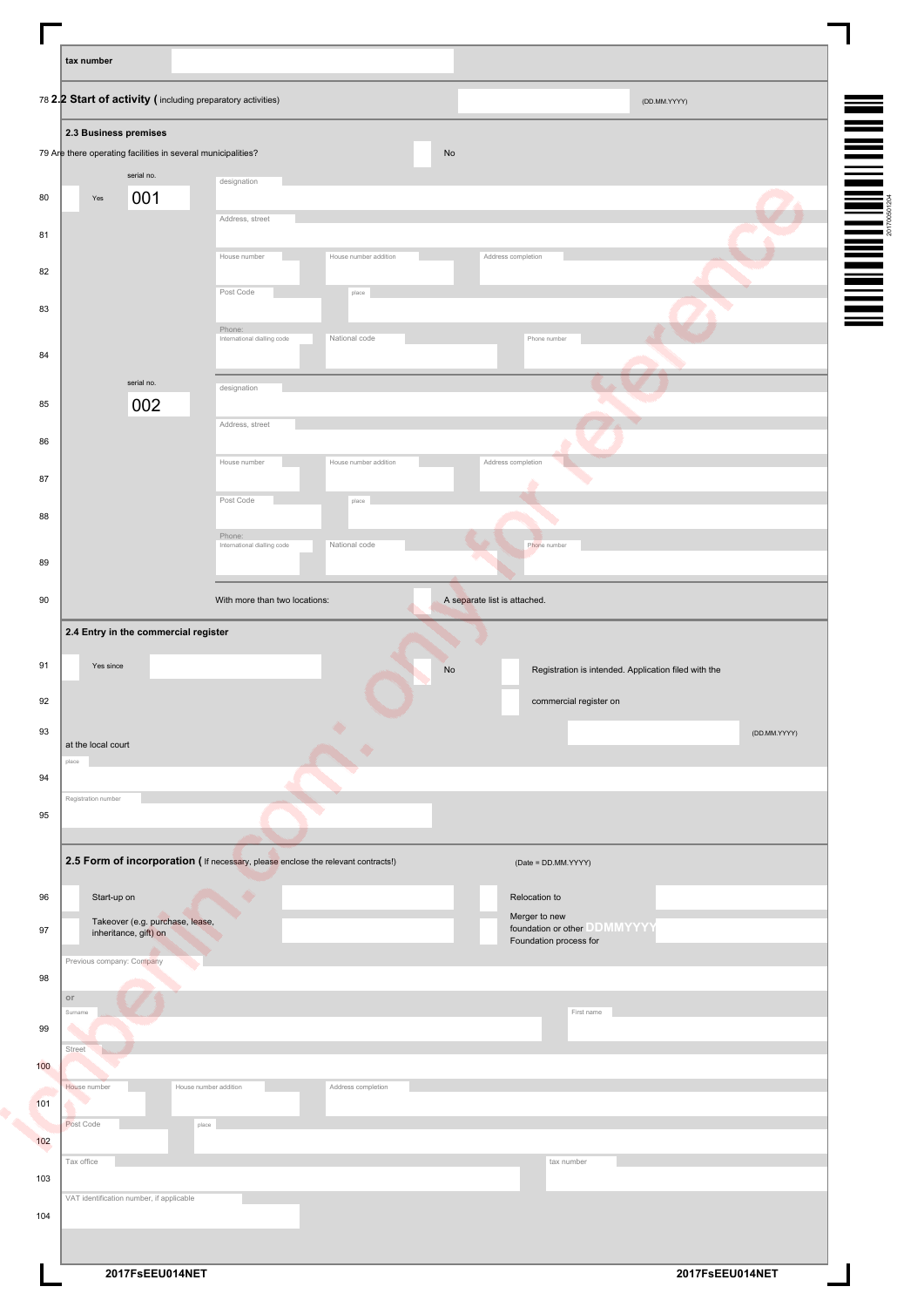|                                 | tax number                                                                                                                                             |                                          |                                    |                                                                                                                                                                                        |                                                                                      |
|---------------------------------|--------------------------------------------------------------------------------------------------------------------------------------------------------|------------------------------------------|------------------------------------|----------------------------------------------------------------------------------------------------------------------------------------------------------------------------------------|--------------------------------------------------------------------------------------|
|                                 | 2.6 Previous operating conditions                                                                                                                      |                                          |                                    |                                                                                                                                                                                        |                                                                                      |
|                                 | corporation?                                                                                                                                           |                                          |                                    | Has a trade, a self-employed (freelance) or an agricultural or forestry activity been carried out in the last five years or have you held a share in a partnership or at least 1% in a |                                                                                      |
|                                 |                                                                                                                                                        | Type of activity / participation         |                                    |                                                                                                                                                                                        |                                                                                      |
|                                 | No<br>Yes                                                                                                                                              |                                          |                                    |                                                                                                                                                                                        |                                                                                      |
|                                 |                                                                                                                                                        | place                                    |                                    |                                                                                                                                                                                        |                                                                                      |
|                                 |                                                                                                                                                        | Duration from                            | to                                 |                                                                                                                                                                                        |                                                                                      |
|                                 |                                                                                                                                                        | Tax office                               |                                    | tax number                                                                                                                                                                             | (DD.MM.YYYY)                                                                         |
|                                 |                                                                                                                                                        |                                          |                                    |                                                                                                                                                                                        |                                                                                      |
|                                 |                                                                                                                                                        | VAT identification number, if applicable |                                    |                                                                                                                                                                                        |                                                                                      |
|                                 |                                                                                                                                                        |                                          |                                    |                                                                                                                                                                                        |                                                                                      |
|                                 | 3. Information on determining the advance payments (income tax, trade tax)                                                                             |                                          | in the year of the company opening |                                                                                                                                                                                        | in the following year                                                                |
|                                 | 3.1 Expected<br>income out                                                                                                                             | Taxpayer<br><b>EUR</b>                   | Spouse / life partner<br>EUR       | Taxpayer<br><b>EUR</b>                                                                                                                                                                 | Spouse / life partner<br>EUR                                                         |
| 110                             | Agriculture and Forestry                                                                                                                               |                                          |                                    |                                                                                                                                                                                        |                                                                                      |
|                                 |                                                                                                                                                        |                                          |                                    |                                                                                                                                                                                        |                                                                                      |
| 111                             | Commercial enterprise                                                                                                                                  |                                          |                                    |                                                                                                                                                                                        |                                                                                      |
| 112                             | Freelancer                                                                                                                                             |                                          |                                    |                                                                                                                                                                                        |                                                                                      |
| 113                             | Salary work                                                                                                                                            |                                          |                                    |                                                                                                                                                                                        |                                                                                      |
|                                 |                                                                                                                                                        |                                          |                                    |                                                                                                                                                                                        |                                                                                      |
| 114                             | Capital assets                                                                                                                                         |                                          |                                    |                                                                                                                                                                                        |                                                                                      |
| 115                             | Rental and<br>Lease                                                                                                                                    |                                          |                                    |                                                                                                                                                                                        |                                                                                      |
| 116                             | Other income                                                                                                                                           |                                          |                                    |                                                                                                                                                                                        |                                                                                      |
|                                 | (e.g. pensions)                                                                                                                                        |                                          |                                    |                                                                                                                                                                                        |                                                                                      |
|                                 | 3.2 Expected<br>height the                                                                                                                             |                                          |                                    |                                                                                                                                                                                        |                                                                                      |
|                                 | 117 special editions                                                                                                                                   |                                          |                                    |                                                                                                                                                                                        |                                                                                      |
|                                 | 118 Tax Deductions                                                                                                                                     |                                          |                                    |                                                                                                                                                                                        |                                                                                      |
|                                 |                                                                                                                                                        |                                          |                                    |                                                                                                                                                                                        |                                                                                      |
|                                 | 4. Information on determining the profit                                                                                                               |                                          |                                    |                                                                                                                                                                                        |                                                                                      |
|                                 | 119 Type of profit determination                                                                                                                       | Income surplus calculation               |                                    | Note: The opening balance sheet is in accordance with Section 5b (1) sentence 5 EStG                                                                                                   |                                                                                      |
|                                 |                                                                                                                                                        |                                          |                                    |                                                                                                                                                                                        | to be transmitted by remote data transmission according to the officially prescribed |
|                                 |                                                                                                                                                        | Asset comparison (balance sheet)         |                                    |                                                                                                                                                                                        |                                                                                      |
|                                 |                                                                                                                                                        |                                          |                                    | data record.<br>Determination of profits according to average rates (only for agriculture and forestry) Other (e.g. § 5a EStG)                                                         |                                                                                      |
|                                 |                                                                                                                                                        |                                          |                                    |                                                                                                                                                                                        |                                                                                      |
|                                 |                                                                                                                                                        |                                          |                                    |                                                                                                                                                                                        |                                                                                      |
|                                 | Is there a financial year that deviates from the calendar year?                                                                                        |                                          |                                    |                                                                                                                                                                                        |                                                                                      |
|                                 |                                                                                                                                                        | No                                       | Yes,<br>Beginning                  |                                                                                                                                                                                        | (DD.MM.YYYY)                                                                         |
|                                 | 5. Certificate of exemption according to § 48b Income Tax Act (EStG)                                                                                   |                                          |                                    |                                                                                                                                                                                        |                                                                                      |
|                                 | The leaflet on tax deduction for construction work is available for download on the Internet at www.bzst.de. You can also get it from your tax office. |                                          |                                    |                                                                                                                                                                                        |                                                                                      |
|                                 |                                                                                                                                                        |                                          |                                    |                                                                                                                                                                                        |                                                                                      |
| 120<br>121<br>122<br>123<br>124 |                                                                                                                                                        |                                          |                                    | I apply for a certificate for exemption from tax deduction for construction work in accordance with Section 48b of the Income Tax Act.                                                 |                                                                                      |
|                                 | 6. Information on registration and payment of wage tax                                                                                                 |                                          |                                    |                                                                                                                                                                                        |                                                                                      |
|                                 | number of employees<br>(including                                                                                                                      |                                          | a) of which family                 |                                                                                                                                                                                        | b) of which slightly                                                                 |
|                                 | 125 temporary workers)                                                                                                                                 | All in all                               | relatives                          |                                                                                                                                                                                        | Employees                                                                            |
|                                 | 126 Start of wage payments                                                                                                                             |                                          |                                    | (DD.MM.YYYY)                                                                                                                                                                           |                                                                                      |
|                                 | Registration period                                                                                                                                    | per month                                |                                    | quarterly                                                                                                                                                                              | yearly                                                                               |

 $\overline{\mathbf{I}}$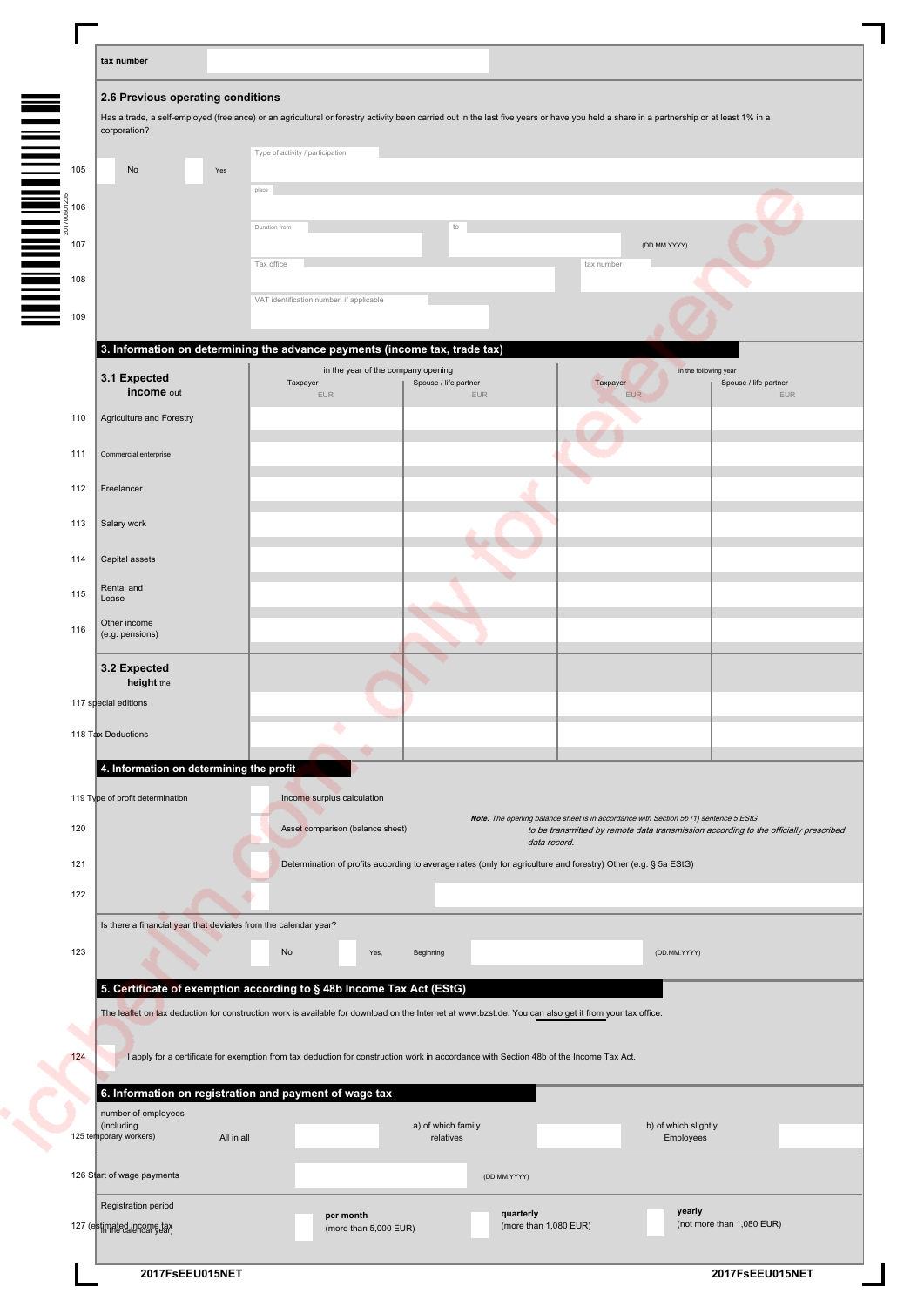| tax number   |                                                                                                                                                                                                                        |                       |                             |                                                  |  |            |                              |                             |                 |       |
|--------------|------------------------------------------------------------------------------------------------------------------------------------------------------------------------------------------------------------------------|-----------------------|-----------------------------|--------------------------------------------------|--|------------|------------------------------|-----------------------------|-----------------|-------|
|              | The wage components relevant for the wage calculation are summarized in the company / part of the company:                                                                                                             |                       |                             |                                                  |  |            |                              |                             |                 |       |
| designation  |                                                                                                                                                                                                                        |                       |                             |                                                  |  |            |                              |                             |                 |       |
| Street       |                                                                                                                                                                                                                        |                       |                             |                                                  |  |            |                              |                             |                 |       |
|              |                                                                                                                                                                                                                        |                       |                             |                                                  |  |            |                              |                             |                 |       |
| House number |                                                                                                                                                                                                                        | House number addition |                             | Address completion                               |  |            |                              |                             |                 |       |
| Post Code    |                                                                                                                                                                                                                        | place                 |                             |                                                  |  |            |                              |                             |                 |       |
|              |                                                                                                                                                                                                                        |                       |                             |                                                  |  |            |                              |                             |                 |       |
|              | 7. Information on registration and payment of sales tax                                                                                                                                                                |                       |                             |                                                  |  |            |                              |                             |                 |       |
|              | 7.1 Total sales                                                                                                                                                                                                        |                       |                             | in the year of the company opening<br><b>EUR</b> |  |            | in the following year<br>EUR |                             |                 |       |
|              | (estimated)                                                                                                                                                                                                            |                       |                             |                                                  |  |            |                              |                             |                 |       |
|              |                                                                                                                                                                                                                        |                       |                             |                                                  |  |            |                              |                             |                 |       |
|              | 7.2 Sale of business as a whole (Section 1 (1a) of the Value Added Tax Act (UStG))                                                                                                                                     |                       |                             |                                                  |  |            |                              |                             |                 |       |
|              | A company or a company managed separately in the structure of a company was acquired:                                                                                                                                  |                       |                             |                                                  |  |            |                              |                             |                 |       |
|              | No                                                                                                                                                                                                                     | Yes                   |                             | (see entries for paragraph 2.5 takeover)         |  |            |                              |                             |                 |       |
|              | 7.3 Small business regulation                                                                                                                                                                                          |                       |                             |                                                  |  |            |                              |                             |                 |       |
|              | The total sales projected for the calendar year will probably not exceed the limit of EUR 17,500. The small business regulation (§ 19 Abs. 1 UStG) is used.                                                            |                       |                             |                                                  |  |            |                              |                             |                 |       |
|              | No sales tax is shown separately in invoices and no input tax deduction can be claimed.                                                                                                                                |                       |                             |                                                  |  |            |                              |                             |                 |       |
|              | Note: No information is required under Item 7.8; Advance VAT returns are generally not to be submitted.                                                                                                                |                       |                             |                                                  |  |            |                              |                             |                 |       |
|              | The total sales projected for the calendar year will probably not exceed the limit of EUR 17,500. There is no application of the small business regulation.                                                            |                       |                             |                                                  |  |            |                              |                             |                 |       |
|              | Taxation is based on the general provisions of the Value Added Tax Act for at least five calendar years<br>(§ 19 Paragraph 2 UStG); VAT advance returns are to be submitted monthly in electronic form, authenticated. |                       |                             |                                                  |  |            |                              |                             |                 |       |
|              | 7.4 Tax group (Section 2 (2) No. 2 UStG)                                                                                                                                                                               |                       |                             |                                                  |  |            |                              |                             |                 |       |
|              | I am the controlling company of the following controlled company:                                                                                                                                                      |                       |                             |                                                  |  |            |                              |                             |                 |       |
| compa        |                                                                                                                                                                                                                        |                       |                             |                                                  |  |            |                              |                             |                 |       |
| Street       |                                                                                                                                                                                                                        |                       |                             |                                                  |  |            |                              |                             |                 |       |
|              |                                                                                                                                                                                                                        |                       |                             |                                                  |  |            |                              |                             |                 |       |
| House number |                                                                                                                                                                                                                        | House number addition |                             | Address completion                               |  |            |                              |                             |                 |       |
| Post Code    |                                                                                                                                                                                                                        | place                 |                             |                                                  |  |            |                              |                             |                 |       |
|              |                                                                                                                                                                                                                        |                       |                             |                                                  |  |            |                              |                             |                 |       |
| Post Code    |                                                                                                                                                                                                                        | Place (P.O. Box)      |                             |                                                  |  |            |                              |                             | Post office box |       |
| legal form   |                                                                                                                                                                                                                        |                       |                             |                                                  |  |            |                              |                             |                 |       |
|              |                                                                                                                                                                                                                        |                       |                             |                                                  |  |            |                              |                             |                 |       |
|              | Participation ratio (fraction)                                                                                                                                                                                         |                       |                             |                                                  |  |            |                              |                             |                 |       |
| Tax office   |                                                                                                                                                                                                                        |                       |                             |                                                  |  | tax number |                              |                             |                 |       |
|              |                                                                                                                                                                                                                        |                       |                             |                                                  |  |            |                              |                             |                 |       |
|              | VAT identification number, if applicable                                                                                                                                                                               |                       |                             |                                                  |  |            |                              |                             |                 |       |
|              | Note: Please inform us about further organizational connections in an attachment (informally).                                                                                                                         |                       |                             |                                                  |  |            |                              |                             |                 |       |
|              | 7.5 Tax exemption                                                                                                                                                                                                      |                       |                             |                                                  |  |            |                              |                             |                 |       |
|              | Total or partial tax-free sales in accordance with § 4 UStG are carried out:                                                                                                                                           |                       |                             |                                                  |  |            |                              |                             |                 |       |
|              |                                                                                                                                                                                                                        | Yes                   | Type of turnover / activity |                                                  |  |            |                              | (Section 4 No.              |                 | UStG) |
|              | No                                                                                                                                                                                                                     |                       |                             |                                                  |  |            |                              |                             |                 |       |
|              |                                                                                                                                                                                                                        |                       |                             |                                                  |  |            |                              |                             |                 |       |
|              | 7.6 Tax rate<br>Sales are carried out that are wholly or partially subject to the reduced tax rate in accordance with § 12 Paragraph 2 UStG:                                                                           |                       |                             |                                                  |  |            |                              |                             |                 |       |
|              |                                                                                                                                                                                                                        |                       | Type of turnover / activity |                                                  |  |            |                              |                             |                 |       |
|              | No                                                                                                                                                                                                                     | Yes                   |                             |                                                  |  |            |                              | (Section 12 (2) No.         |                 | UStG) |
|              | 7.7 Average rate taxation                                                                                                                                                                                              |                       |                             |                                                  |  |            |                              |                             |                 |       |
|              | Total or partial sales are carried out that are subject to average rate taxation in accordance with § 24 UStG:<br>No                                                                                                   | Yes                   | Type of turnover / activity |                                                  |  |            |                              | (Section 24 Paragraph 1 No. |                 | UStG) |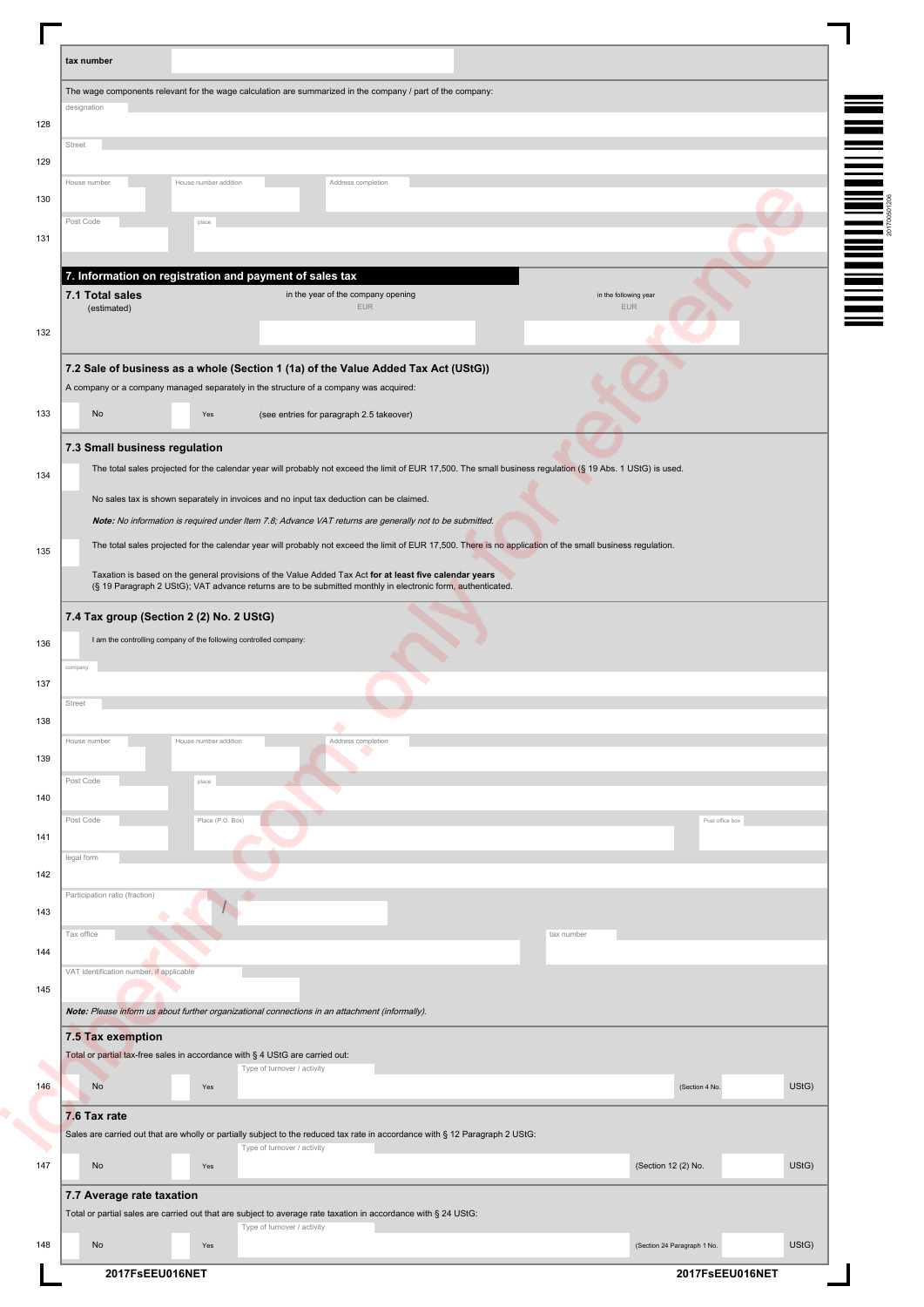|     | tax number                                                                                                                                                                                                                                |
|-----|-------------------------------------------------------------------------------------------------------------------------------------------------------------------------------------------------------------------------------------------|
|     | 7.8 Target / actual taxation of fees                                                                                                                                                                                                      |
|     | 149 I calculate sales tax according to 150<br>agreed fees (Debit taxation).                                                                                                                                                               |
|     | collected fees. I hereby apply for the Actual taxation, because                                                                                                                                                                           |
|     | the total turnover for the year of establishment projected over the calendar year will probably not exceed EUR                                                                                                                            |
|     | 500,000.<br>I am exempt from the obligation to keep books and to make regular financial statements on the basis of annual inventories                                                                                                     |
|     | according to Section 148 of the Tax Code (AO).                                                                                                                                                                                            |
|     | I carry out sales for which I mean as a member of a liberal profession<br>of Section 18 (1) No. 1 of the Income Tax Act, I am neither required to keep accounts nor voluntarily keep books.                                               |
|     |                                                                                                                                                                                                                                           |
|     | 7.9 VAT identification number                                                                                                                                                                                                             |
| 154 | I need a sales tax identification number (USt-IdNr.) for participation in intra-community trade in goods and services.                                                                                                                    |
|     | Note: If there is a tax group, the VAT ID no. the controlled company from the controlling company<br>request.                                                                                                                             |
| 155 | I have already the following VAT ID no. received: USt-IdNr.                                                                                                                                                                               |
| 156 | Award date:<br>(DD.MM.YYYY)                                                                                                                                                                                                               |
|     |                                                                                                                                                                                                                                           |
|     | 7.10 Tax liability of the service recipient for construction and / or building cleaning services                                                                                                                                          |
| 157 | An application is made for the issuance of proof of the tax liability of the recipient of the service for construction and / or building cleaning services (form USt 1 TG).                                                               |
| 158 | The scope of the executed Construction work i. According to § 13b Abs. 2 Nr. 4 UStG is probably more than 10% of the world turnover (sum of the domestic<br>taxable and non-taxable turnover).                                            |
| 159 | The scope of the executed Building cleaning services i. According to § 13b Abs. 2 Nr. 8 UStG is probably more than 10% of world sales (sum of domestic taxable and non-taxable<br>sales).                                                 |
|     | Note: The prerequisites for issuing the certificate are to be credibly attached in a suitable manner                                                                                                                                      |
|     | do.                                                                                                                                                                                                                                       |
|     | 7.11 Special taxation procedure "Mini-one-stop-shop"<br>Only when performing telecommunication services, radio and television services or other electronically provided services by an entrepreneur based in another EU member state to a |
|     | non-entrepreneur based in Germany:                                                                                                                                                                                                        |
| 160 | I use the special taxation procedure ("mini-one-stop-shop"). I declare the corresponding sales through the competent authority in my country of residence.                                                                                |
|     |                                                                                                                                                                                                                                           |
|     | 8. Information on participation in a partnership / partnership                                                                                                                                                                            |
| 161 | Name of the company / community                                                                                                                                                                                                           |
|     | Street                                                                                                                                                                                                                                    |
| 162 | House number<br>House number addition<br>Address completion                                                                                                                                                                               |
| 163 | Post Code                                                                                                                                                                                                                                 |
| 164 |                                                                                                                                                                                                                                           |
| 165 | Post Code<br>Place (P.O. Box)<br>Post office box                                                                                                                                                                                          |
|     | Tax office<br>tax number                                                                                                                                                                                                                  |
| 166 |                                                                                                                                                                                                                                           |
|     | (Please attach a copy of the articles of association!)                                                                                                                                                                                    |
|     | Note: The data requested with this questionnaire are based on §§ 85, 88, 90, 93 and 97 AO                                                                                                                                                 |
|     | raised.                                                                                                                                                                                                                                   |
|     |                                                                                                                                                                                                                                           |
|     |                                                                                                                                                                                                                                           |
|     |                                                                                                                                                                                                                                           |
|     |                                                                                                                                                                                                                                           |
| 167 | Signature of the taxpayer and, if applicable, of the spouse or the registered civil partner or the representative (s) or authorized<br>Place and date                                                                                     |